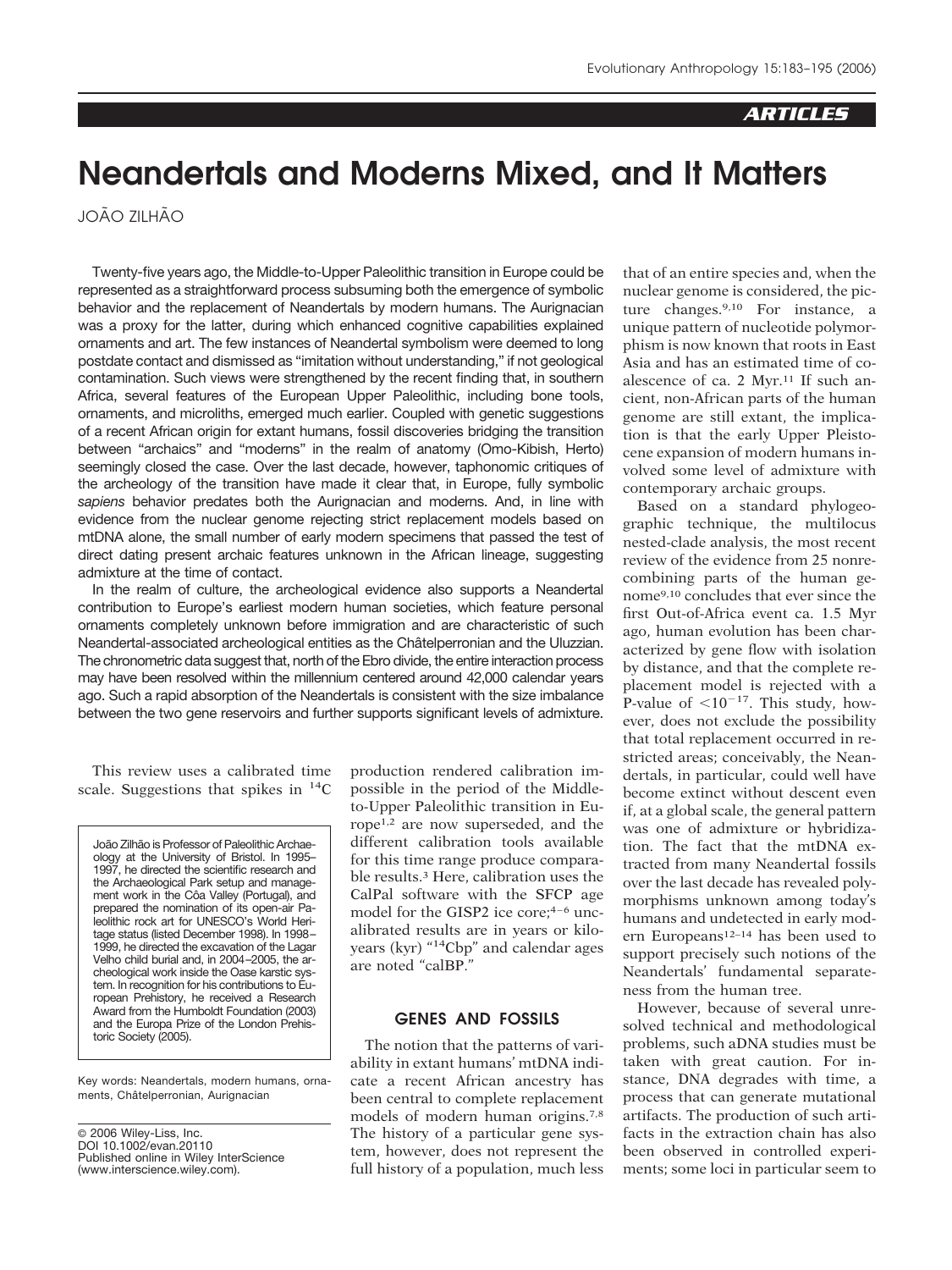

Figure 1. The Lagar Velho child skeleton (photo: José Paulo Ruas).

be repeatedly, nonrandomly affected, and among them are those where Neandertal divergence has been observed.15,16 Contamination is another unresolved issue, particularly where the aDNA of early moderns is concerned.<sup>17,18</sup> As Pääbo<sup>19</sup> pointed out, "Cro-Magnon DNA is so similar to modern human DNA that there is no way to say whether what has been seen is real."

Thus, failure to identify Neandertal mtDNA in a given early modern human fossil may simply result from the fact that the extracted DNA is entirely modern contamination, not from the fact that no Neandertal mtDNA originally existed in that specimen. When such a failure occurs with material that, on paleontological grounds, is clearly Neandertal, current criteria of authentication<sup>17</sup> dictate rejection of the results, not the conclusion that the material belonged to a genetically modern Neandertal. The logical implications are, first, that early modern aDNA data cannot at present be considered and, second, that current perceptions of Neandertal aDNA variability may well be artificially constrained. Given these problems, it is clear that the current framework of aDNA research is inherently biased against admixture, which makes it all the more significant that the combined fossil and extant genetic evidence is consistent with levels of Neandertal contribution to Europe's earliest modern humans as high as  $73.8\%$ .<sup>14,20-23</sup> A recent simulation study suggests that such levels must have been negligible if not nil (at most,  $0.1\%$ ),<sup>24</sup> but this conclusion is already contained in the anthropologically flawed premises of the tested admixture model.25

Genetics, therefore, does not reject Neandertal-modern admixture. But is there any positive evidence that it occurred? Arguably, that is exactly what the most recent developments in the field of human paleontology suggest.26 Over the last five years, direct dating of the remains has demonstrated that the large majority of Europe's purported early modern human finds were instead of Holocene age. Their marked morphological modernity and contrast with even such late Neandertals as Saint-Césaire supported suggestions of major physical anthropological discontinuity and hence, complete population replacement at the Middle-to-Upper Paleolithic transition. The illusory nature of such a contrast is now apparent. Moreover, the few finds that are sufficiently complete to be taxonomically diagnostic and, in the process of that determination were shown to date to within a few millennia of the time of contact, feature a diverse array of anatomically archaic, often specifically Neandertal traits unknown in the Middle and early Upper Pleistocene of Africa. These fossils finds are Oase (Romania), Mladec˘ (Czech Republic) and Lagar Velho (Portugal), the latter being of relevance here despite its significantly later chronology, because Neandertals survived in Iberia for much longer than elsewhere in Europe.27,28

Where the Mladeč crania are concerned, the existence of traits such as prominent occipital buns, broad interorbital breadths, and juxtamastoid eminences is well known.29 In the

Lagar Velho child skeleton (Fig. 1), the list includes, among others, a low crural index and arctic body proportions, a retreating symphyseal profile, and the presence of a suprainiac fossa.30 In the Oase fossils, the list includes lingular bridging of the mandibular foramen, a parietal/frontal curvature fully in the Neandertal range, and third molars that display a complex cusp morphology, are larger than the second molars, and more than two standard deviations above the average for the Middle Pleistocene (Fig. 2).31,32 Since these features relate to aspects of skeletal morphology that are not susceptible to change during the ontogenetic cycle, they must reflect inheritance, the persistence in these overall modern individuals of genes transmitted by archaic ancestors—in Europe, the Neandertals. Although this proposition initially faced a certain level of inevitable skepticism,33 the body of data and arguments subsequently brought to support it remain unchallenged.

In sum, nothing in the genetic and fossil evidence reviewed here suggests the existence of fundamental biological barriers preventing fruitful interaction between Neandertals and moderns at the time of contact. At least, most now agree that the issue should be approached with no preconceptions, and that it is up to the



Figure 2. The Oase 2 cranium (above) and the Oase 1 mandible and right molar row (below).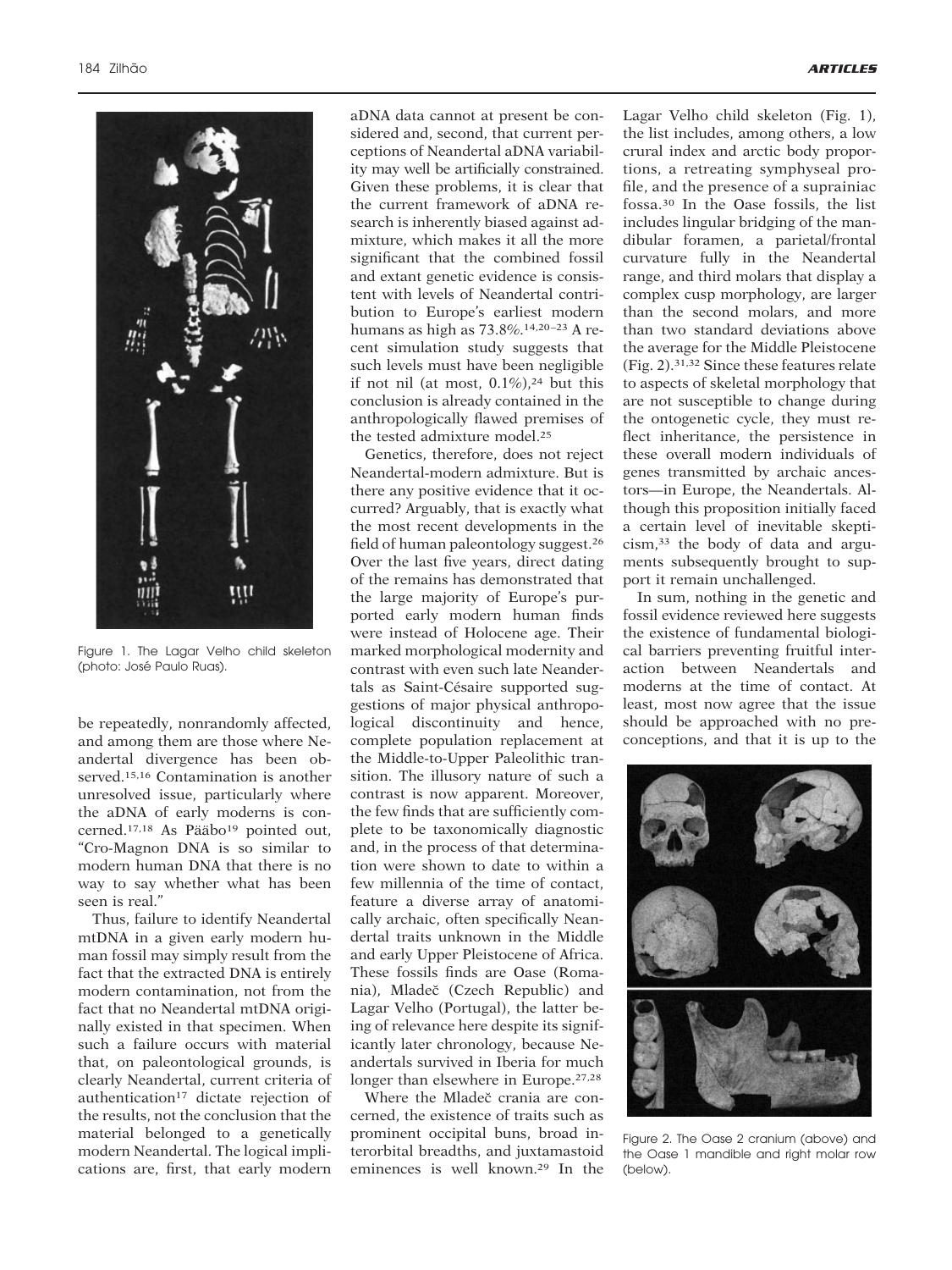empirical record to decide whether such admixture actually occurred.<sup>34</sup> How can archeology contribute to this debate? Because the transmission of cultural traits follows different rules (it depends on human volition, not natural selection), detecting a biological contribution from the Neandertals to later populations does not necessarily entail that an equivalent signature must exist in the realm of culture. However, if such a signature is found to exist, then the case for admixture is strengthened. Throughout the 1990s, any assessment of this issue was bound to be controversial because there was no consensus on the chronology of the archeological entities providing a cultural background for the relevant human fossils. Recent advances have substantially clarified the picture.

# **CULTURES**

The Oase fossils are of particular importance in this context because, at ca. 40.5 kyr calBP, they are Europe's oldest modern human remains and likely represent the first such people to enter the continent. Under a model of admixture, the notion that the Oase people are very close to the time of contact is consistent with their archaic traits, and finds additional support in the patterns of spatio-temporal distribution of the latest Neandertal remains. In fact, nowhere north of the Ebro divide, from El Sidrón, Spain, in the west to Lakonis, Greece, in the east, do Neandertal remains or cultural manifestations that can be securely associated with them, such as the Châtelperronian of France, the Uluzzian of Italy, or the Micoquian of Germany, postdate the 42nd millennium calBP.35

The two putative exceptions are no more. That the ca.  $29-28$  kyr  $14Cbp$ results for the Neandertal material in level G1 of Vindija could only be minimum ages<sup>25</sup> has now been vindicated by reanalysis of the samples.36 This gives further credence to the notion that the ca. 29 kyr  $14Cbp$  result for the Mezmaiskaya cave infant<sup>37</sup> must also be a vast underestimation of its true age; this burial, in fact, was covered by intact Mousterian deposits with multiple reliable dates in excess of 36 kyr  $14$ Cbp.<sup>38</sup> The notion that the Châtelperronian and the Uluzzian survived for many millennia after moderns are first recorded in Europe was based, in turn, on the radiocarbon dating of bone samples having a geological context and chemical characteristics that indicated incomplete decontamination.39,40 The impact of such factors on the chronology of samples from this period is now widely accepted.<sup>41</sup>

Radiocarbon results for the Klisoura 1 cave in Greece place the Uluzzian at ca. 44 kyr calBP.42 They are corroborated by the fact that in Italian

**Because the transmission of cultural traits follows different rules (it depends on human volition, not natural selection), detecting a biological contribution from the Neandertals to later populations does not necessarily entail that an equivalent signature must exist in the realm of culture. However, if such a signature is found to exist, then the case for admixture is strengthened.**

cave sites the Uluzzian stratigraphically underlies a region-wide chronostratigraphic marker, the Campanian Ignimbrite, consistently dated by 39A/ 40A to ca. 39 kyr calBP, and is further separated from that marker by Aurignacian levels or by levels with a mix of Uluzzian and Aurignacian material.43,44 Where the Châtelperronian is concerned, all accelerator mass spectrometry results recently obtained for the sites of Brassempouy, Caune de Belvis, Grotte XVI, La Quina, Rocde-Combe and Châtelperron—place it before ca. 42 kyr calBP.35 In the light of these results, it is clear that the key site of the Grotte du Renne can be no exception (Box 1). Moreover, the notion that a very late Châtelperronian would be demonstrated by the patterns of interstratification observed at El Pendo, Roc-de-Combe, Le Piage, and Châtelperron is now all but abandoned. Careful geological and taphonomical analysis of these sites, coupled with some reexcavation, showed that the El Pendo sequence is entirely redeposited; that the putative Châtelperronian lens sandwiched between Aurignacian deposits at Le Piage is in fact a mixed deposit in secondary position; and that excavation error and faulty intrasite correlations lay behind the Roc-de-Combe pattern.45,46 At Châtelperron itself, the study of the museum collections and associated documentation shows that the "Châtelperronian" levels putatively situated above a lens of Aurignacian material are no more than backdirt from the nineteenth-century excavations.47

In western Europe, the Châtelperronian and the Uluzzian are followed by the Aurignacian, associated with diagnostic modern human remains at La Quina and Les Rois.26 The features of the lithic and bone assemblages and the radiocarbon dates obtained for the La Quina sequence indicate that these remains can be no older than ca. 38 kyr calBP.35 The dental material from the Aurignacian of Brassempouy, dated to ca. 37 kyr calBP, is also of modern human affinities,48 although the issue remains controversial.49 On the basis of cultural continuity, it is in any case reasonable to assume that the same people who manufactured the Aurignacian ca. 38-37 kyr calBP were also responsible for earlier manifestations of the technocomplex. This inference is certainly consistent with the fact that the Oase finds place people of overall modern anatomy in Europe during the earlier part of the Aurignacian, and with the traditional view of the latter as a longlasting archeological entity united by strong elements of cultural continuity. New excavations and in-depth technological studies have now vindicated this view and the validity of the tripartite Aurignacian I, II, and III–IV succession.45,50 –52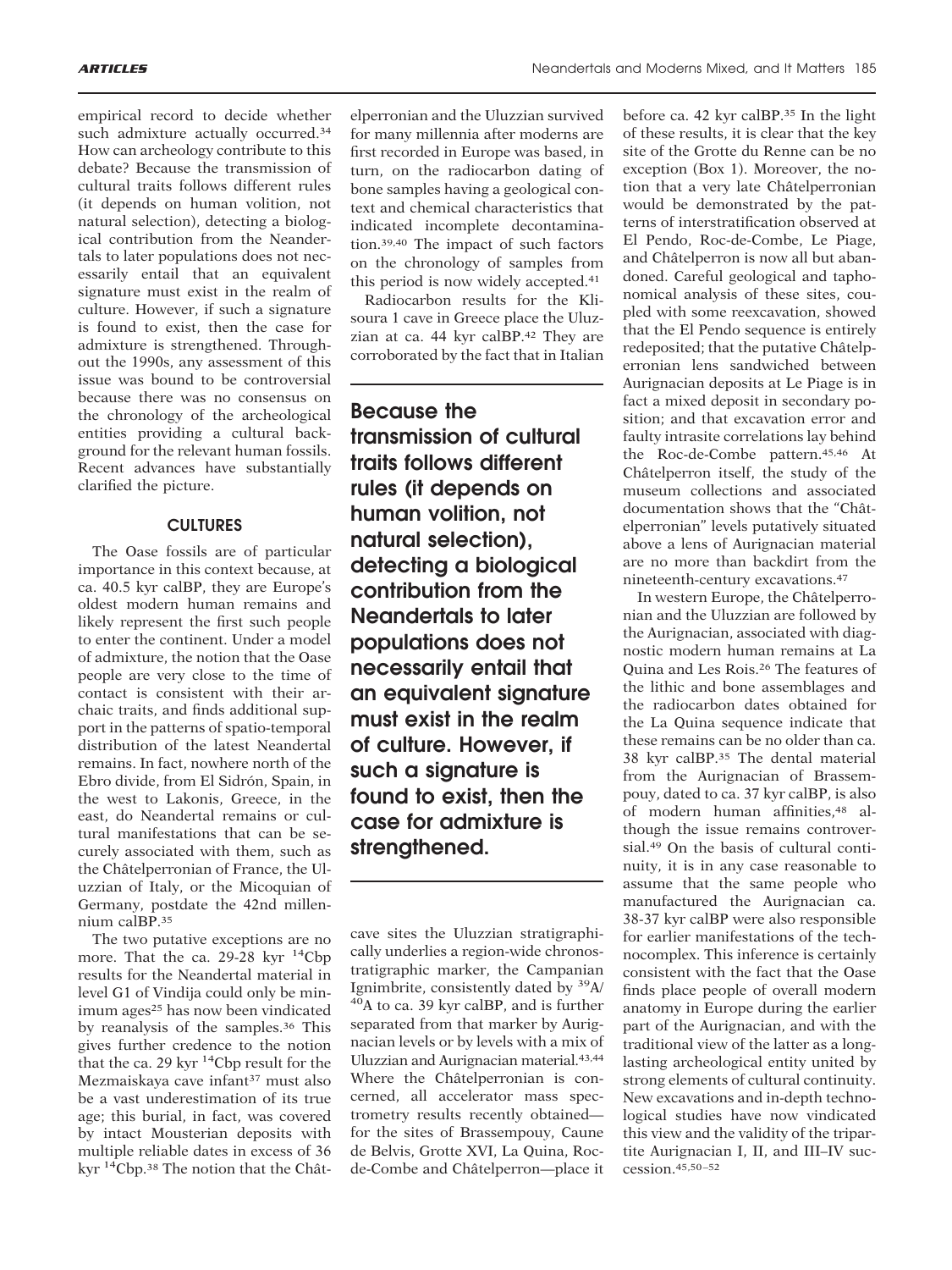# **Box 1. Grotte du Renne (Arcy-sur-Cure)**

Among the sites that yielded Châtelperronian ornaments, the Grotte du Renne stands out. Following recognition that the human remains from the corresponding levels were of Neandertals, it was suggested that the ornaments reflected trade with or scavenging from abandoned sites of contemporary Aurignacian modern humans, if not simply intrusion from an overlying Aurignacian level.91

Because most ornaments come from basal level X, not from level VIII, which is in direct contact with the Aurignacian, these interpretations are inconsistent with the stratigraphic distribution of the finds and with the manufacture byproducts indicative of the *in-situ* production of ornaments, bone tools, and decorated bird bone tubes.92,93 Moreover, the often-quoted ca. 32-33 kyr <sup>14</sup>Cbp dates are clearly rejuvenated. As indicated by the discrepancy between results for "outside" and "inside" areas of the same levels at Fumane (Italy) and Sesselfels (Germany), the cause is bone diagenesis after occupation, when collapse of the roof transformed the Renne's inhabited cave porch into an open air site.40 The ca. 43 kyr calBP result for level Xb is consistent with the chronology of the Châtelperronian elsewhere in France and provides the most reliable indicator of its age here.

Recent developments have strengthened the view that we are not dealing with an epigonical Aurignacian-impacted phenomenon restricted to a peripheral region inhabited by residual Neandertal survivors. The notion that incomplete decontamination systematically rejuvenates bone samples from this time range, specifically in the examples given, is now accepted even by those who most vocally opposed it.41 Study of the human teeth confirmed their Neandertal affinities.94 Publication of the lithic assemblages<sup>95,96</sup> yielded quantitative data that greatly strengthen the inconsistency of the hypothesis that the ornaments are intrusive. The conclusion that these pierced and grooved teeth, bones, and fossils stand for the emergence of symbolic behavior among Neandertals before modern human immigration is further supported by similar finds from Quinçay, $97$  where contamination from later occupations can be completely excluded because none exists.

|               |                 |         |       | Vertical Distribution of the Archeological Finds in the Grotte du Renne <sup>92-96</sup> |       |                  |       |                   |       |
|---------------|-----------------|---------|-------|------------------------------------------------------------------------------------------|-------|------------------|-------|-------------------|-------|
|               |                 |         |       |                                                                                          |       |                  |       | <b>Neandertal</b> |       |
| Level         | Culture         | Lithics | %     | <b>Ornaments</b>                                                                         | %     | <b>Bone Awls</b> | %     | Teeth             | %     |
| VII           | Aurignacian     | 11,901  | 12.50 |                                                                                          | 17.50 | 8                | 15.09 |                   |       |
| VIII          | Châtelperronian | 8763    | 9.20  | $\overline{4}$                                                                           | 10.00 | 4                | 7.55  |                   | 3.45  |
| $\mathsf{IX}$ | Châtelperronian | 11,856  | 12.45 | 4                                                                                        | 10.00 | 5                | 9.43  | 3                 | 10.34 |
| X             | Châtelperronian | 62,684  | 65.84 | 25                                                                                       | 62.50 | 36               | 67.92 | 25                | 86.21 |
| Total         |                 | 95.204  |       | 40                                                                                       |       | 53               |       | 29                |       |

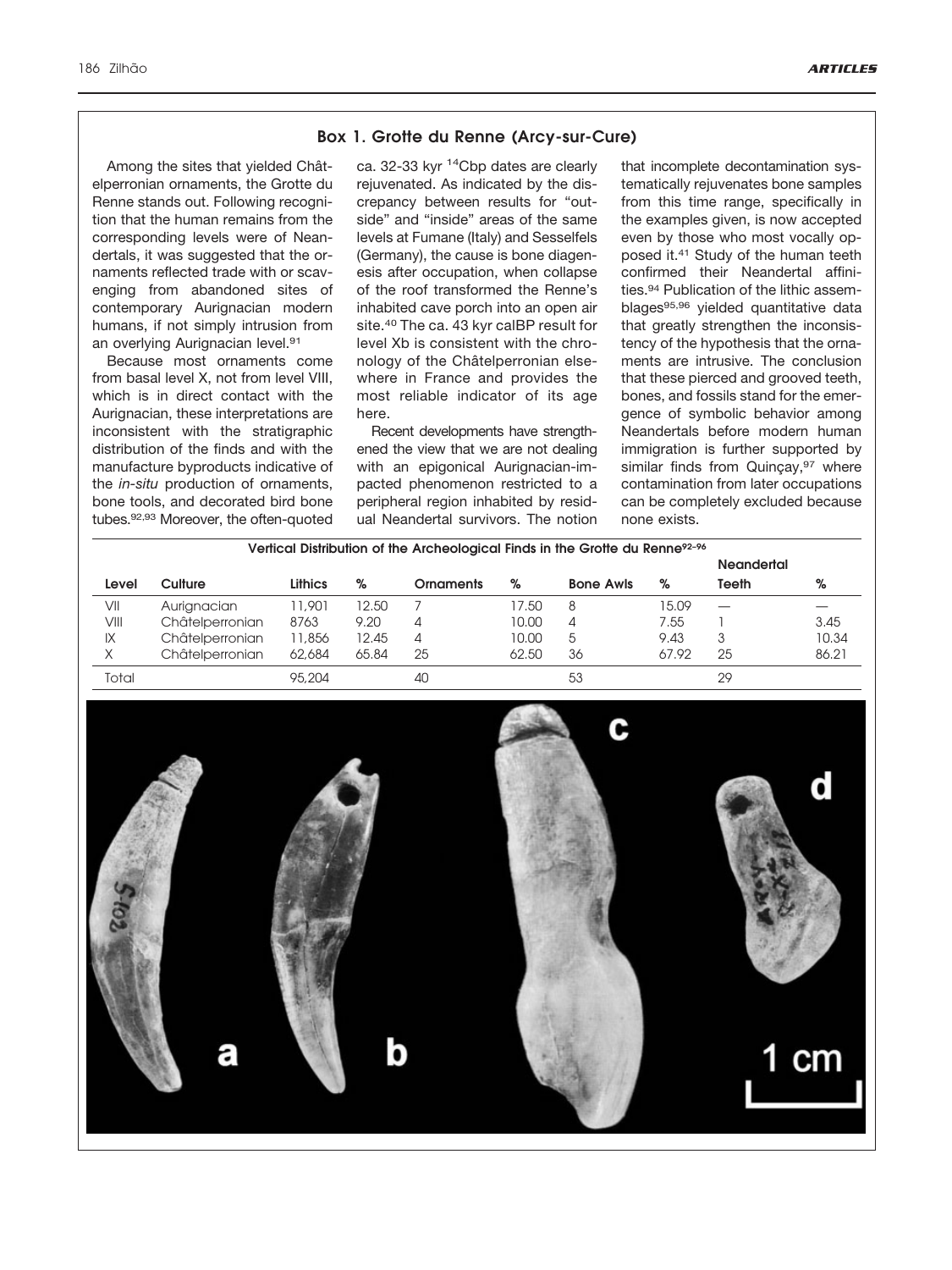

Figure 3. Lithics from the Protoaurignacian of Tincova (Banat, Romania).98 1–3, Font-Yves points; 4 –10, Dufour bladelets (Dufour subtype); 11–12, retouched blades; 13, endscraper on retouched blade; 14, bladelet core; 15–16, simple endscrapers; 17, pointed blade.

This work has also made it clear that the so-called Protoaurignacian, characterized by large numbers of Font-Yves points and Dufour bladelets of the long, slender Dufour subtype, both made on blanks extracted from unidirectional prismatic cores in the framework of a single, continuous reduction sequence (Fig. 3), previously considered to be a Mediterranean variant of the classical Aurignacian,52 is instead a chronological phase.35 The recent reexcavation of the key cave site of Isturitz53 and the revision of the stratigraphy of Le Piage show that, in France, as in Italy or Spain, this Protoaurignacian stratigraphically precedes the Aurignacian I with split-based bone points and carinated scrapers. These developments, combined with detailed critiques of the available corpus of radiocarbon results,35,39,40 eliminated the apparent discrepancy between stratigraphic and chronometric patterns: At ca. 42-41 kyr calBP (Table 1), the Protoaurignacian postdates the Châtelperronian and the Uluzzian. The Aurignacian I is nowhere earlier than ca. 40.5 kyr calBP.

Suggestions that at least some Aurignacian occurrences could actually predate the Neandertal-associated early

Upper Paleolithic cultures of Europe are based on four sites only.54,55 At Châtelperron, the claim is that spit B4 of Delporte's 1950s excavations places the Aurignacian beyond 43 kyr calBP. However, that level contained both Châtelperronian and Aurignacian material and yielded two dates, ca. 41 and ca. 44 kyr calBP. The only reasonable interpretation of this evidence is that the earlier relates to the Châtelperronian component and the later to the Aurignacian one.47 At Willendorf II, Austria, the evidence comes from level 3, which yielded a small assemblage of artifacts in secondary position sitting on an eroded surface that yielded soliflucted charcoal dated to ca. 43 kyr calBP. However, as recently acknowledged by the site's researchers, "dating small charcoal fragments dispersed in soliflucted layers must be avoided" because of the "lateral supply of older charcoal fragments."56 Such a supply clearly explains the anomalous results, which simply provide a *terminus post quem* for the lithics, the affinities of which lie with the Aurignacian I. A related situation exists at Keilberg-Kirche, Germany, where most finds come from surface collections and displaced deposits.57 The mixed lithic assemblage contains

Middle Paleolithic and early Upper Paleolithic items (*blattspitzen*). The charcoal dated to ca. 43 kyr calBP likely relates to one of these components, as further indicated by the fact that the Aurignacian diagnostics are carinated burins characteristic of the Evolved Aurignacian (II-IV), everywhere else dated to  $\langle$ ca. 37.5 kyr calBP. Where the Geissenklösterle is concerned, the controversies<sup>2,40</sup> surrounding the definition and age of its lower Aurignacian level are now settled, with all parties involved agreeing that the level dates to ca. 40.5 kyr calBP,58 in good accord with the Aurignacian I affinities of the lithics.

A recent proposition is that the pre-Aurignacian Upper Paleolithic entities of central and eastern Europe, such as the Bachokirian of Bulgaria or the Bohunician of Moravia and Poland, which are dated to the ca. 44-42 kyr calBP interval, represent a precocious extension of the modern human range into the Danubian basin<sup>59</sup> (Fig. 4). This scenario is based on perceived similarities with a Levantine entity, the Emiran or Initial Upper Paleolithic (IUP), assumed to be a product of modern human culture. The assumption is reasonable, but the link with the Danube is extremely weak. It rests on the observation that Levallois blade production is unknown in Moravia before the Bohunician, and that the latter's reduction strategy of aiming at the extraction of morphologically Levallois points via non-Levallois prismatic methods is akin to that in the basal levels of Boker Tachtit, Israel. These arguments assume that the technological transition observed at Boker Tachtit is a unique event, but the independent emergence and disappearance of prismatic blade technologies is recorded at different moments in time and space over the last 200,000 years. Moreover, the diffusion of technologies can occur with no migration being involved. In fact, the apparently intrusive nature of the Bohunician in Moravia simply reflects the large time gap currently separating it from the local Micoquian. In nearby southern Poland, the sites of Piekary IIa and Księcia Józefa document the *in-situ* development of volumetric Upper Paleolithic methods of blade debitage out of Levallois flake-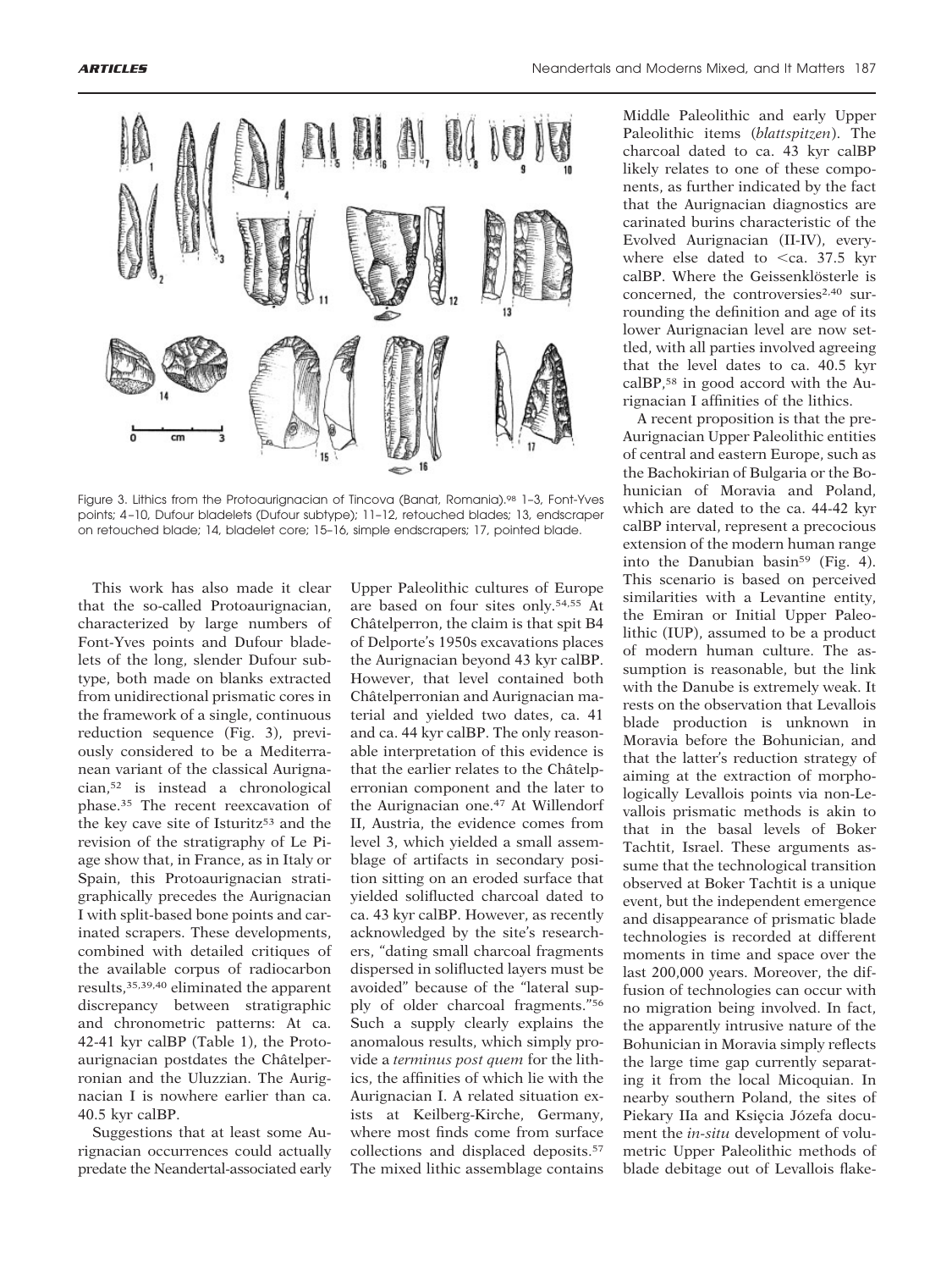|                                     | Uppermost IUP        |                     |            |                                                                                                                                                                                                                                                                                                                                                                                                                                                                                                                                                                                                                  | Level of Uçağızli Provides a terminus post quem for the Early Ahmarian |                           |                      |
|-------------------------------------|----------------------|---------------------|------------|------------------------------------------------------------------------------------------------------------------------------------------------------------------------------------------------------------------------------------------------------------------------------------------------------------------------------------------------------------------------------------------------------------------------------------------------------------------------------------------------------------------------------------------------------------------------------------------------------------------|------------------------------------------------------------------------|---------------------------|----------------------|
| <u>e</u>                            | Culture/Fossil       | Level               | Sample     | Method                                                                                                                                                                                                                                                                                                                                                                                                                                                                                                                                                                                                           | Lab Number                                                             | Result                    | $cal$ alBP $2\sigma$ |
| Jçağizli                            | IUP (=Ksar Akil XXI) | $\circlearrowleft$  | Charcoal   | AMS                                                                                                                                                                                                                                                                                                                                                                                                                                                                                                                                                                                                              | AA37626                                                                | $39100 \pm 1500$          | 41630<br>$45350 - 4$ |
| <b>Space</b>                        | Early Ahmarian       | IIIBf hearth        | Charcoal   | AMS                                                                                                                                                                                                                                                                                                                                                                                                                                                                                                                                                                                                              | $OxA-1567$                                                             | $35600 \pm 1600$          | 37580<br>$-004340$   |
| Boker A                             |                      |                     | Charcoal   | Conventional                                                                                                                                                                                                                                                                                                                                                                                                                                                                                                                                                                                                     | SMU-578                                                                | $37920 \pm 2810$          | 37320<br>$-00004$    |
| Dase                                | Early Modern Human   |                     | Bone       | AMS                                                                                                                                                                                                                                                                                                                                                                                                                                                                                                                                                                                                              | <b>DxA-11711/GrA-6165</b>                                              | 84950/1090-105            | 3841C<br>42490 -     |
|                                     | Protoaurignacian     |                     | Charcoal   | Conventional                                                                                                                                                                                                                                                                                                                                                                                                                                                                                                                                                                                                     | KN-654                                                                 | $35500 \pm 2000$          | 36310<br>$-06681$    |
| Krems-Hundsteig<br>Grotta di Fumane |                      | Brown layer<br>A2   | Charcoal   | AMS                                                                                                                                                                                                                                                                                                                                                                                                                                                                                                                                                                                                              | JtC-2048                                                               | $36500 \pm 600$           | 41300<br>$42620 -$   |
| Riparo Mochi                        |                      | $\circlearrowleft$  | Charcoal   | AMS                                                                                                                                                                                                                                                                                                                                                                                                                                                                                                                                                                                                              | $OxA-359$                                                              | $35700 + 850$             | 38930<br>$-06820$    |
| isquicho-Grapaou                    |                      |                     | Charcoal   |                                                                                                                                                                                                                                                                                                                                                                                                                                                                                                                                                                                                                  | <b>MC-2161</b>                                                         | 34540 ± 2000              | 35550<br>$-08430 -$  |
| Isturitz                            |                      | SLC1b<br>U274d<br>8 | Burnt bone | Conventional<br>AMS                                                                                                                                                                                                                                                                                                                                                                                                                                                                                                                                                                                              | GifA-98232                                                             | $36510 \pm 610$           | 41280<br>$42640 -$   |
| Vlorin                              |                      |                     | Charcoal   |                                                                                                                                                                                                                                                                                                                                                                                                                                                                                                                                                                                                                  |                                                                        | $36590 \pm$               | 41050<br>$42850 -$   |
| <b>(leine Feldhofer Grotte</b>      | Neandertal           |                     | Bone       | $\begin{array}{l} \displaystyle {\cal A} \, {\cal N} \, {\cal B} \, \\ \displaystyle {\cal B} \, \, {\cal B} \, \\ \displaystyle {\cal B} \, \, {\cal B} \, \\ \displaystyle {\cal B} \, \, {\cal B} \, \\ \displaystyle {\cal B} \, \, {\cal B} \, \\ \displaystyle {\cal B} \, \\ \displaystyle {\cal B} \, \\ \displaystyle {\cal B} \, \\ \displaystyle {\cal B} \, \\ \displaystyle {\cal B} \, \\ \displaystyle {\cal B} \, \\ \displaystyle {\cal B} \, \\ \displaystyle {\cal B} \, \\ \displaystyle {\cal B} \, \\ \displaystyle {\cal B} \, \\ \displaystyle {\cal B} \, \\ \displaystyle {\cal B} \,$ | GifA-96263<br>ETH-19660                                                | $39240 \pm 670$           | 44650 - 42290        |
| El Sidrón                           |                      |                     | Tooth      |                                                                                                                                                                                                                                                                                                                                                                                                                                                                                                                                                                                                                  |                                                                        | 38240 ± 890               | 41730<br>$-0624$     |
|                                     | Jluzzian             |                     | Burnt bone |                                                                                                                                                                                                                                                                                                                                                                                                                                                                                                                                                                                                                  | Beta 192067<br>GifA-99168                                              | <b>740</b><br>$40010 \pm$ | 42630<br>$45110 -$   |
| Klissoura 1<br>Abri Dubalen         | Châtelperronian      | $EBC2$<br>B5        | Bone       |                                                                                                                                                                                                                                                                                                                                                                                                                                                                                                                                                                                                                  | GIfA-101045<br>OxA-13622                                               | $36130 \pm 690$           | 39800<br>42920 -     |
| Châtelperron<br>Grotte du Renne     |                      |                     | Bone       |                                                                                                                                                                                                                                                                                                                                                                                                                                                                                                                                                                                                                  |                                                                        | $39150 \pm 600$           | 42270<br>$-0694$     |
|                                     |                      | $7^{11}$            | Bone       |                                                                                                                                                                                                                                                                                                                                                                                                                                                                                                                                                                                                                  | DxA-8451/Ly-894                                                        | $38300 \pm 1300$          | 41440<br>$-0274$     |
| Caune de Belvis                     |                      |                     | Bone       |                                                                                                                                                                                                                                                                                                                                                                                                                                                                                                                                                                                                                  | AA-7390                                                                | 1140<br>$35425 \pm$       | 38380<br>$-00621$    |
| Combe Saunière                      |                      |                     | Bone       |                                                                                                                                                                                                                                                                                                                                                                                                                                                                                                                                                                                                                  | $OxA-6503$                                                             | $38100 \pm 1000$          | 41600<br>44320       |
|                                     |                      |                     |            |                                                                                                                                                                                                                                                                                                                                                                                                                                                                                                                                                                                                                  | (tripeptide)                                                           |                           |                      |
| Grotte XVI                          |                      | $\mathbf{\Omega}$   | Bone       |                                                                                                                                                                                                                                                                                                                                                                                                                                                                                                                                                                                                                  | GifA-95581                                                             | $35000 \pm 1200$          | 37890<br>$42730 -$   |
| a Quina, aval                       |                      |                     | Bone       | AMS<br>AMS<br>AMS                                                                                                                                                                                                                                                                                                                                                                                                                                                                                                                                                                                                | OxA-10261/Ly-1367                                                      | $35950 \pm 450$           | 40280<br>$42600 -$   |
| Roc-de-Combe                        |                      | Square K9, level 8  | Bone       |                                                                                                                                                                                                                                                                                                                                                                                                                                                                                                                                                                                                                  | Gif-101264                                                             | 39540 ± 970               | 42230<br>$-08030 -$  |

TABLE 1. Reliable Radiocarbon Dates<sup>55</sup> for the Latest Neandertal and Earliest Modern Human Remains and Associated Cultural Manifestations: the TABLE 1. Reliable Radiocarbon Dates<sup>ss</sup> for the Latest Neandertal and Earliest Modern Human Remains and Associated Cultural Manifestations: the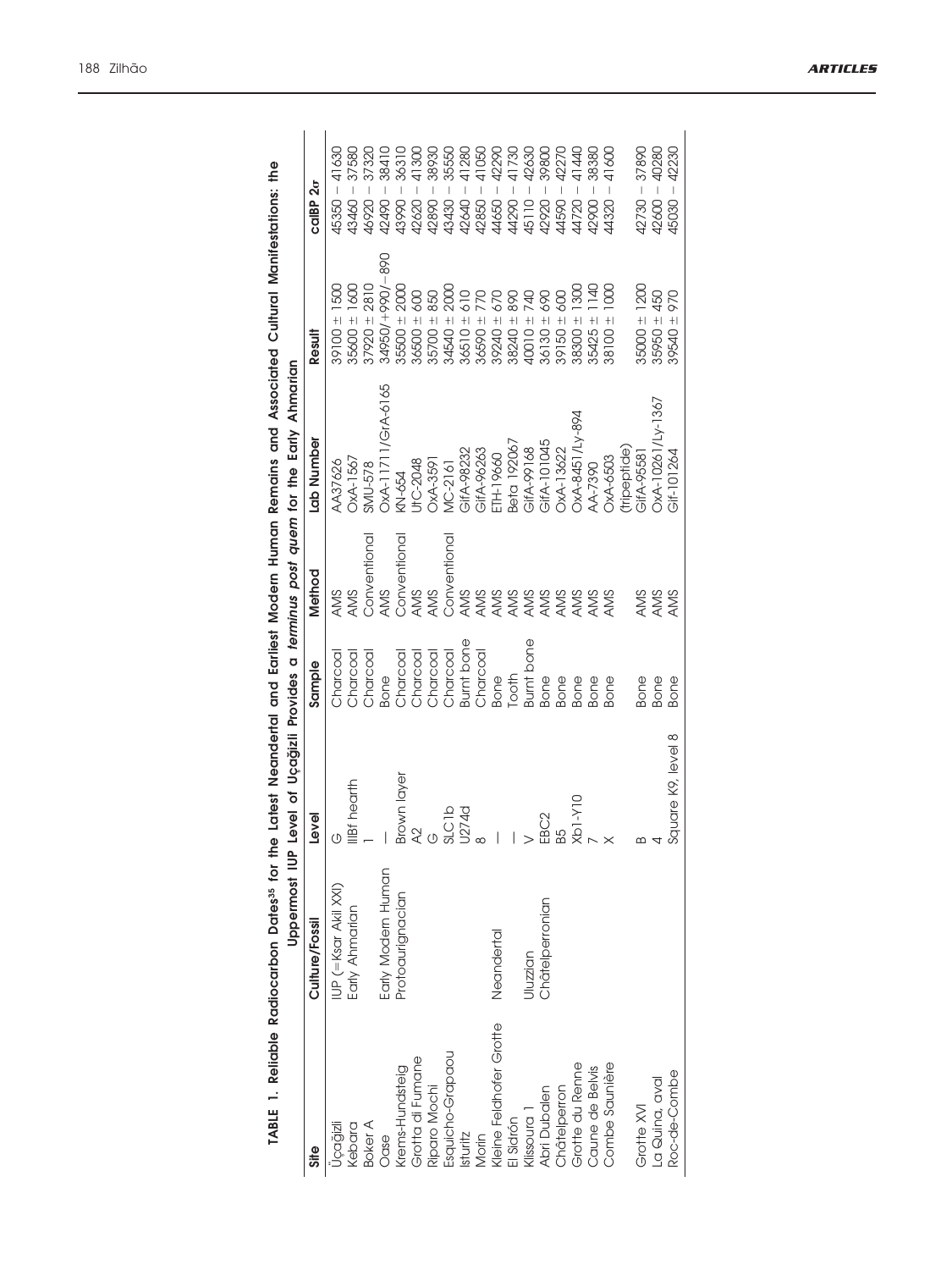

Figure 4. The latest evidence of Neandertals north of the Ebro divide and the "IUP  $=$ Bohunician hypothesis" of a Danubian wedge of modern human settlement ca. 45 ka calBP. The cultural continuity between the Bohunician and the regional Middle Paleolithic contradicts the hypothesis, but the issue remains open due to the lack of associated human remains. Circles: latest Châtelperronian, Micoquian and Uluzzian sites. Triangles: Neandertal remains directly dated to <45 kyr calBP. Squares: Neandertal remains in Châtelperronian, Micoquian, Szeletian, Uluzzian, or late Middle Paleolithic contexts. 1. Caune de Belvis, 2. Abri Dubalen, 3. Grotte XVI and Roc-de-Combe, 4. Saint-Césaire, 5. Châtelperron, 6. Grotte du Renne, 7. Kleine Feldhofer Grotte (Neander valley), 8. Sesselfelsgrotte, 9. Vindija, 10. Cavallo, 11. Klisoura 1, 12. Lakonis I.

cally, these are Middle Paleolithic assemblages where, in contrast with the IUP and the Bohunician, blade production is fully within the Levallois concept.<sup>62–64</sup>

This evidence indicates that Europe remained entirely a Neandertal continent until ca. 43 kyr calBP and that, southwestern Iberia excluded,27,28 contact was established and subsequent interaction was resolved within the one or two millennia centered around 42 kyr calBP (Fig. 6), broadly coinciding with the onset of Greenland Interstadial (GIS) 11. In terms of archeological entities, these conclusions have two corollaries of crucial importance:

1. Any manifestations of human behavior predating the 43rd millennium BP must be attributed to Neandertals, who were therefore the authors of the Châtelperronian, the Uluzzian, the Bohunician, and equivalent early Upper Paleolithic cultures of Europe displaying features of regional continuity with the preceding Middle Paleolithic.

based technologies during the time interval of the Moravian hiatus (ca. 53-43 kyr calBP)<sup>60</sup> (Fig. 5). Parsimony dictates that there is no need to look into the Middle East for the source of the Bohunician if a better local alternative is available.

Given the lack of associated human remains, the authorship of the Bohunician must remain an open issue, but the evidence for cultural continuity with the regional Middle Paleolithic suggests that it relates to Neandertals. The same reasoning pertains to the Bachokirian of Bulgaria. Although aspects of size, shape, and crown morphology align the dental material from the type-site with modern humans,<sup>61</sup> this conclusion only applies to the Aurignacian levels, the single human remain from the Bachokirian ones being a taxonomically undiagnostic left mandibular fragment with deciduous first molar. Moreover, the recent review of the relevant collections fully confirmed previous reservations concerning the diagnosis of the relevant assemblages from Bacho Kiro and Temnata as Aurignacian or pre-Aurignacian. In fact, technologi-



Figure 5. Lithics from level 7b of Piekary IIa, thermoluminescence dated to ca. 53 ka BP.<sup>60</sup> a. burin, b. truncated-faceted scraper, c. crested blade, d, e. backed blades, f. transversal sidescraper, g. bidirectional, prismatic blade core, h. Levallois blank, i. Levallois core.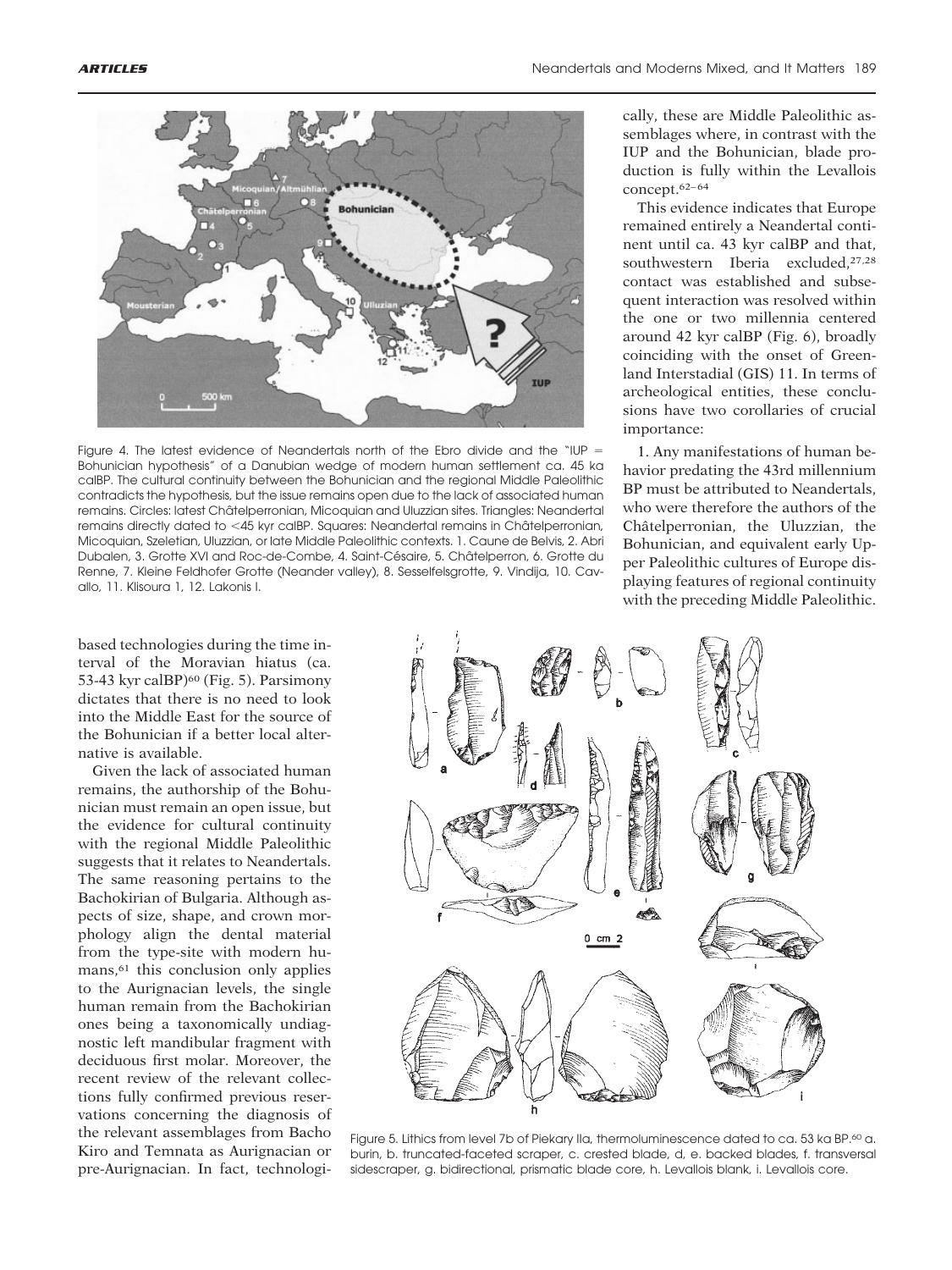

Figure 6. Plot of the calibrated dates in Table 1. The tail of younger Châtelperronian results illustrates the impact of incomplete decontamination on bone samples, not long-term contemporaneity with the Aurignacian. (At Grotte XVI, for instance, two other results for the same level place it firmly beyond 43.5 kyr calBP). Assuming Oase and the Protoaurignacian as proxies, the first modern human dispersals into Europe coincide with the onset of GIS-11, ca. 42 kyr calBP.

2. Any manifestations of human behavior postdating the 41st millennium BP must be attributed to modern humans, who were therefore the authors of the Aurignacian I and the Aurignacian II, including at Vindija, where level G1 is a palimpsest covering an extended interval of time. The Neandertal remains are in all likelihood associated with that level's Szeletian material, not with the split-based point also found there.

## **INTERACTION**

Given the preceding, ambiguity is now restricted to the particular archeological entity that available dates place in the exact interval during which, by whatever mechanism, Neandertals were replaced by modern humans, the Protoaurignacian. In fact, depending on potentially regionally variable patterns of interbreeding (extensive, negligible, or nonexistent), manifestations of human behavior from the time of contact may relate to modern humans, Neandertals, or variously mixed populations. That the dispersal of modern humans into Europe is clearly involved in the emergence of the Protoaurignacian, is suggested by several lines of evidence:

1. Technologically and typologically, the Protoaurignacian is virtually indistinguishable from the Early Ahmarian of the Levant. Its Font-Yves points, for instance, are exactly the same thing as the latter's El-Wad points.65

2. Chronologically, the two entities are broadly contemporary. At Ksar 'Akil, in Lebanon, the Early Ahmarian is undated but lies between the Aurignacian and the IUP; Üçağizli, in southern Turkey, provides a solid chronological framework for the IUP66 and thus, indirectly, a *terminus post quem* of ca. 43-41 kyr calBP for the Early Ahmarian that is consistent with the single reliable date for Kebara (ca. 40.5 kyr calBP, on hearth charcoal).67

3. The now lost juvenile skeleton from the Early Ahmarian of Ksar 'Akil ("Egbert") is modern $68$  and, given the preceding, of the same age as the Oase fossils.

4. In marked contrast with the geographical fragmentation of the immediately preceding Neandertalassociated technocomplexes, the Protoaurignacian extends uniformly across Europe, from Romania (Tincova) and Austria (Krems-Hundsteig) in the east to Cantabrian Spain (Morin) in the west.

A further point of cultural similarity resides in the fact that the two entities feature marine shell beads as ornaments.35 One species in particular, *Nassarius* ( *Arcularia*) *gibbosula,* represents 40% of all beads in the Early Ahmarian of Ksar 'Akil and is also well represented among Protoaurignacian marine shell ornaments; the latter's range of taxa is broader, but all are of pretty much the same size and shape. *Nassarius* beads are also about 90% of the several hundred ornaments now known from the IUP of Üçağizli,<sup>66</sup> suggesting cultural continuity between the two. In fact, the earliest African ornaments, those from the ca. 75,000-year-old Still Bay levels of Blombos,<sup>69</sup> are marine shell beads. Since the single species used, *Nassarius kraussianus* (Fig. 7), is very similar to *Nassarius gibbosula,* it is not unreasonable to speculate that the IUP, the Early Ahmarian, and the Protoaurignacian are lithic technological expressions of a single deeply rooted cultural tradition extending all the way back into the Middle Stone Age of southern Africa and, therefore, mod-



Figure 7. Personal ornaments of early moderns66,69 above, Nassarius gibbosula from the IUP of the Near East; below, Nassarius kraussianus from the Middle Stone Age of Blombos. The length of these shells varies between 1.0 and 1.5 cm.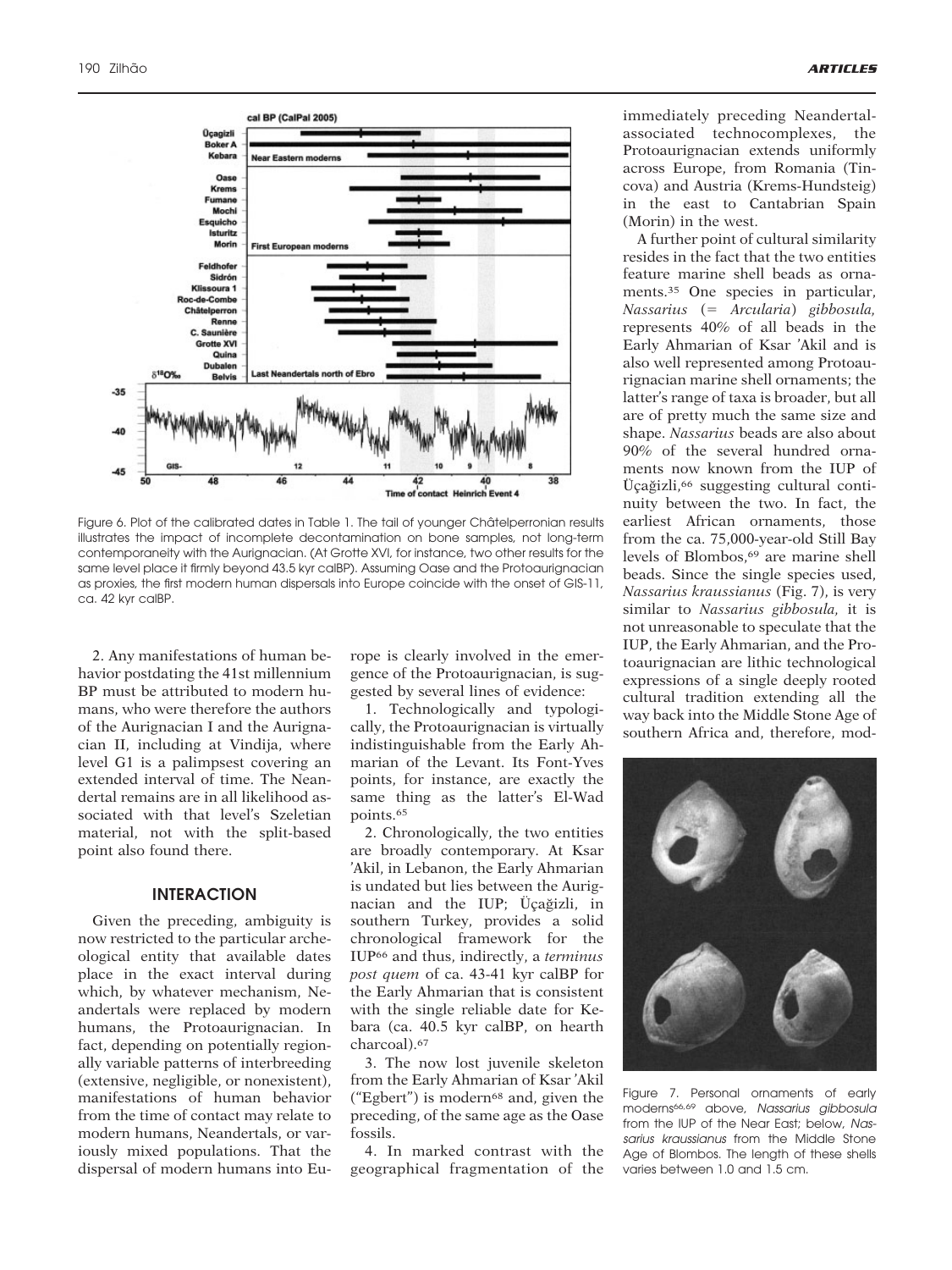ern human-related. Such speculations are in any case fully consistent with the evidence of the long-term stability of traditions of personal ornamentation, which, throughout the Upper Paleolithic, often remain unchanged for tens of millennia.70

Both the Protoaurignacian and the subsequent Aurignacian I however, also have other types of personal ornaments, ones that are as completely unknown in the Early Ahmarian and the IUP of the Levant as in the Middle Stone Age of Africa, which, besides the perforated *Nassarius,* only contains ostrich eggshell beads. The novelties are *Dentalium* tubes, pierced and grooved animal teeth, and beads made of bone, ivory, soft stone, or fossils (Fig. 8; Box 1). Their absence from any modern human cultural complex of preceding times obviously cannot be attributed to raw-material availability, and can only relate to cultural preference. It is thus of great significance that those Protoaurignacian novelties correspond precisely to the only kinds of personal ornaments recorded in the Bachokirian, the Uluzzian, and the Châtelperronian; that is, to the kinds of personal ornaments in use among the Neandertal societies that immigrating modern humans encountered in Europe.35

The conclusion that the Protoaurignacian represents the blending of two separate traditions of personal ornamentation thus seems inescapable. In any other archeological or anthropological context, few would question it. Clearly, the alternative view that, after 30,000 years of total and absolute conservatism, moderns would have suddenly decided to adopt such kinds of ornaments at precisely the time of contact with the Neandertals, but independently of any influence from them, amounts to a virtually impossible coincidence.

# **COGNITION**

A corollary of the chronological patterns I have reviewed is that "fully symbolic *sapiens* behavior," as measured by exactly the same standards currently used to assess the African evidence,71,72 emerged in Europe when the continent was still exclusively inhabited by Neandertals. Many have attempted to define a specifically

"modern human behavior" as opposed to a specifically "Neandertal behavior," and all have met with a similar result: No such definition exists that does not end up defining some modern humans as behaviorally Neandertal and some Neandertal groups as behaviorally modern.

In the realm of subsistence, for instance, early OIS-3 Neandertals were logistically organized hunters at Salzgitter-Lebenstedt, in northern Germany, where they exploited reindeer in exactly the same manner as the Ahrensbourgians who recolonized the area 40,000 years later.73 In the Levant, however, they had a broad-spectrum economy, including significant

**Many have attempted to define a specifically "modern human behavior" as opposed to a specifically "Neandertal behavior," and all have met with a similar result: No such definition exists that does not end up defining some modern humans as behaviorally Neandertal and some Neandertal groups as behaviorally modern.**

exploitation of small mammals and plant foods, as revealed by recent studies of phytoliths and macroplant remains from Kebara, Amud, and Tor Faraj.74 –76 In areas of the Iberian Peninsula where the present-day coastline is sufficiently close to theirs, such as the Bay of Malaga, late OIS-3 Neandertal groups left sites featuring shellmidden accumulations that differ from those of the Late Upper Paleolithic and Mesolithic only in that their lithic component is Mousterian.77 In sum, Neandertal adaptations ranged through the entire gamut of ethnographically documented settlementsubsistence strategies.78 There is no such thing as "Neandertal behavior."

It has been argued that modern cognition depended on the acquisition of enhanced working memory (EWM), a cognitive feature associated with the emergence of language and related to the ability to "hold in mind" representations currently not "held in view." This feature is apparent in paleotechnic systems reflecting remote action and contingency planning, such as the production of artificial raw materials requiring procurement in disparate sources and careful control of chemical variables throughout a complex chain of technical operations.79 Although the proponents of this view claim that such evidence does not appear in the archeological record until about 5,000 years ago, the birch-bark pitch found in the Micoquian site of Königsaue, in Germany, fully matches their requirements for EWM in the archeological record: It was produced through a several-hour smoldering process that required a strict manufacture protocol under exclusion of oxygen and at a tightly controlled temperature between 340°C and 400°C.80 One can hardly imagine how such Pleistocene high-tech could have been developed, transmitted, and maintained in the absence of symbolic thinking and language as we know them. In a nutshell, when only technological systems are considered, the hallmark of cognitive modernity is documented among Neandertals 40,000 years before comparable examples are offered by modern human societies.

In this regard, one must also note that the widespread notion that "the first modern humans in Europe were in fact astonishingly precocious artists"81 misrepresents the facts. After 150 years of intensive archeological research, evidence to that effect is actually nonexistent. Where both mobiliary and parietal art are concerned, the earliest anywhere in the world are the figurines of the German Aurignacian82 and the Chauvet cave paintings.83 In good agreement with the nature of the associated lithics, the range of dates falls, in both cases, entirely within the Aurignacian II and thus postdates by some 5,000 years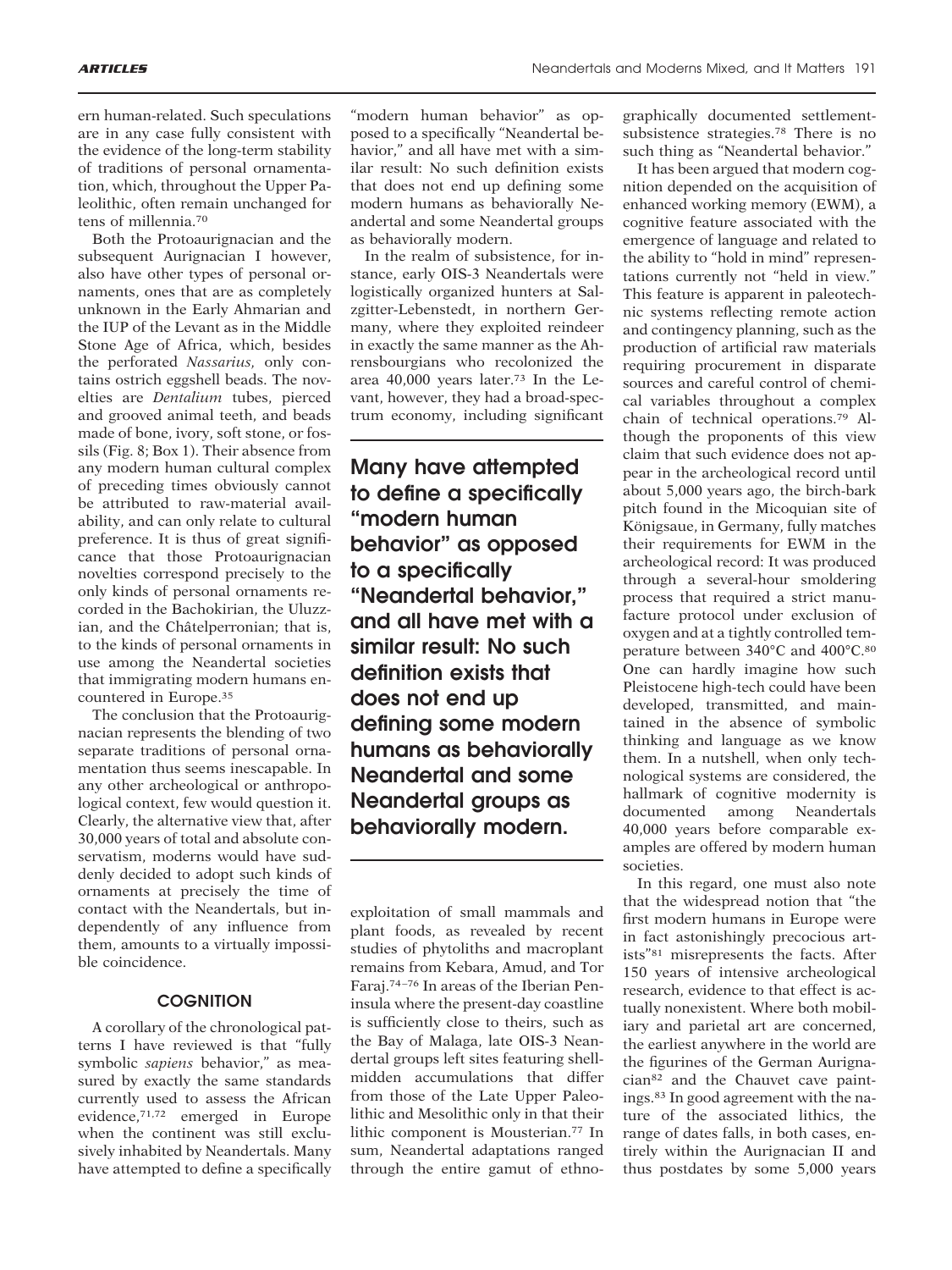

Figure 8. Protoaurignacian beads from the Rothschild rockshelter (France)<sup>99</sup>: a. pierced red deer canine, b. steatite bead, c. Theodoxus fluviatilis, d. Cyclope neritea, e. Trivia europaea, f. Sphaeronassa mutabilis, g. Hinia reticulata, h, i. Dentalium, j. Littorina obtusata, k. Nassarius (= Arcularia) gibbosula, I. Nucella lapillus, m. Aporrhaïs pespelecani.

the arrival of moderns in Europe.35 This art, therefore, holds the same relevance for the explanation of patterns of cultural interaction at the time of Neandertal-modern human contact as do PowerPoint presentations for the explanation of the rise of Sumerian civilization.

### **DEMOGRAPHY**

Even if a certain level of long-distance stimulus generated by contacts along the frontier with contemporary, presumably modern human societies of the Levant was involved in these processes, the conclusion is obvious: Neandertals and moderns featured similar levels of cognitive development and behavioral "modernity." Such issues can thus be effectively removed from any further consideration as potential barriers to admixture. But if the eventual disappearance of anatomically archaic but behaviorally modern Neandertals was not due to a putative biologically based competitive disadvantage, how do we then explain it?

That no Neandertal mtDNA survives today simply indicates that a particular maternal lineage that existed 50,000 years ago is no more, but tells us little about when and why it disappeared. In fact, given that founder analysis places the actual immigration of the most ancient European haplogroups of today only after 30 kyr calBP,84 accepting the premises and conclusions of extant mtDNA studies carries the implication that the lineages to which the earliest European moderns belonged are as extinct as the Neandertals'. That this may well be the case should come as no surprise. Although much attention has been paid to the environmental impact of the frequent and dramatic climatic oscillations recorded in the climate proxies of Oxygen Isotope Stage 3  $(OIS-3)$ ,<sup>85</sup> their demographic corollaries are often overlooked. Most assessments of mtDNA histories through the critical period before and after the time of contact only consider two population scenarios, stability and expansion. It is clear, however, that contractions must also have occurred, producing bottlenecks that must go a long way toward explaining patterns of lineage loss and survival.

A case in point with major implications for the issues at stake here is the environmental crisis associated with the emergence of the Aurignacian I in

the archeological record, soon after moderns are first documented in Europe. At this time—Heinrich Event 4, ca. 40-39 kyr calBP— extremely cold conditions prevailed, imposing on human populations the highest level of climatic stress recorded in the entire Upper Pleistocene. Its effects must have been compounded by the catastrophic explosion, ca. 39 kyr calBP, of the Phlegraean Fields caldera.43,44 As a result, the area available for human settlement in Europe must have contracted by as much as 30%, implying a major population crash (Fig. 9). No modeling of the genetic history of OIS-3 Europe and of the role that Neandertals played in it can be considered realistic if it does not account for a demographic crisis of such significance.

The population crash, however, does not explain why it was those particular lineages that went extinct, whereas others that existed at the same time in Africa and western Asia are still extant; nor does it explain why the biological contribution of Neandertals, still visible in skeletal traits of people dated to within 5,000 years of contact, seemingly all but vanished by ca. 30 kyr calBP. Selection and contingency may well have played a role in the process, but the most parsimonious explanation is demography,86,87 which suffices to propose a broad historical reconstruction of the process.

Europe is one-third of Africa's size, and during glacial times only a narrow belt of the continent south of 53° N was available for settlement, the loss to mountain glaciation compensated for by the exposure of extended areas of the present-day continental platform. Moreover, as in today's subarctic areas, European territories would have had lower carrying capacities than the subtropical savannahs of Africa, with attendant implications for human population density. In sum, because modern humans were African and Neandertals European, the modern human gene reservoir must have been many times larger than the Neandertal one. As long as the two reservoirs remained largely isolated, Neandertal-ness could be and was maintained. But once populations expanded in the two continents as a result of technological im-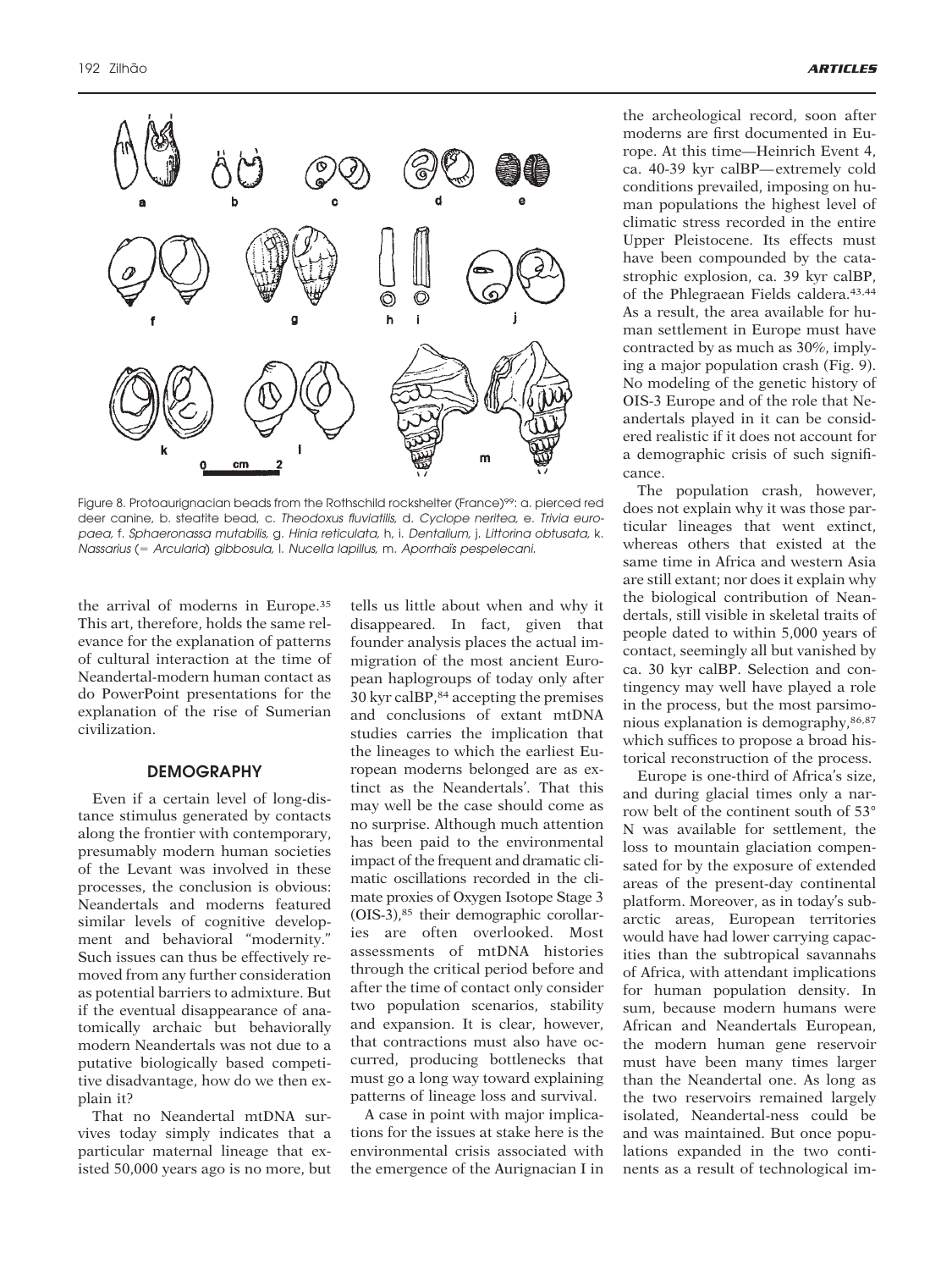

Figure 9. Two millennia after the time of contact, the inhabitable area of Europe significantly shrank as a result of the combined impact of HE-4 and the Phlegraean Fields caldera explosion.

provements that led to major gains in the efficiency of resource exploitation, significant contact and interaction would have begun along what previously had been a largely impermeable frontier. At that time, the two reservoirs effectively merged. In such a situation, even a minor edge of moderns in demographic parameters other than simple numbers, such as fertility, would, in less than one millenium,<sup>86</sup> suffice to bring about the demise of the Neandertals, especially if interbreeding was common. One millenium is the empirically observed interval during which the interaction game was resolved.

As different authors have discussed,88,89 the fixation of sociotechnic and ideotechnic innovations is best explained by population growth requiring increased levels of intergroup and intragroup social interaction eventually resulting in the emergence of systems of personal and ethnic identification. The ornaments from Blombos show the mechanism in action in southern Africa ca. 75 kyr ago. The lack of evidence for the next 30,000 years suggests that the system may have subsequently collapsed, but by 45,000 calBP we see it again in eastern Africa as well as, for the first time, in the Near East and Europe. The marked differences in the choice of emblems and the biological evidence of reduced contact between Europe and Africa provided by the very fact of Neandertal-ness suggest that the European process was largely independent, and there is no reason to suppose that it was not dictated by

similar underlying causes. In fact, vast areas deserted during OIS-4 times, including southern England, Belgium, Germany, and Poland, feature a relatively dense network of OIS-3 sites that, in central Europe, are clearly related to each other by a shared, very particular technology, the Micoquian. This simultaneous emergence or reemergence of personal ornamentation can thus be taken as a proxy for levels of population increase leading to the crossing of a demographic threshold and precipitating contact, followed by admixture and, eventually, absorption of the smaller population by the larger one.

# **CONCLUSION**

When modern humans entered Europe, they encountered people with the same cognitive capabilities and featuring identical levels of cultural achievement. In such a situation, the entire gamut of interaction situations, from conflict to mutual avoidance and full admixture, must have ensued at the local and regional level. But the overall result in the long-term continental perspective was that of biological and cultural blending, the imbalance in the size of the gene reservoirs involved explaining the eventual loss of Neandertal mtDNA lineages among later and extant humans.

It could be argued that such findings are of little or no consequence to the heart of the matter, in that they do not change the basic conclusions derived from genetic studies that a contribution of Neandertals to present

Europeans is currently undetectable and, therefore, must be negligible, and that patterns of extant humans' ancestry are essentially related to the recent Out-of-Africa dispersal of anatomically modern people. The European evidence, however, does have a major implication for studies of modern human origins where issues of symbolism, language, and cognition are concerned. The Blombos cave finds effectively refuted the notion<sup>90</sup> that the appearance of ornaments and art could be explained by cognitive developments precipitated by a genetic mutation occurring ca. 50 kyr calBP. By the same token, if Neandertal-associated archeological cultures featuring all elements of behavioral modernity existed in Europe many millennia before the arrival of modern humans, and if contact entailed significant levels of interaction and admixture, then the acquisition of "fully *sapiens* behavior" cannot be construed as the outcome of an anagenetic biocultural process restricted to the African *Homo heidelbergensis* lineage.

The ultimate implication of the European evidence, thus, is that the "hardware" requirements for symbolic thinking must have been in place before the Middle Pleistocene divergence of the Neandertal lineage. This conclusion has three corollaries: first, that the much later appearance of personal ornaments and art represents a qualitative leap in culture, reflecting the operation of demographic and social factors triggered by technological improvements and adaptive success; second, that it is highly unlikely that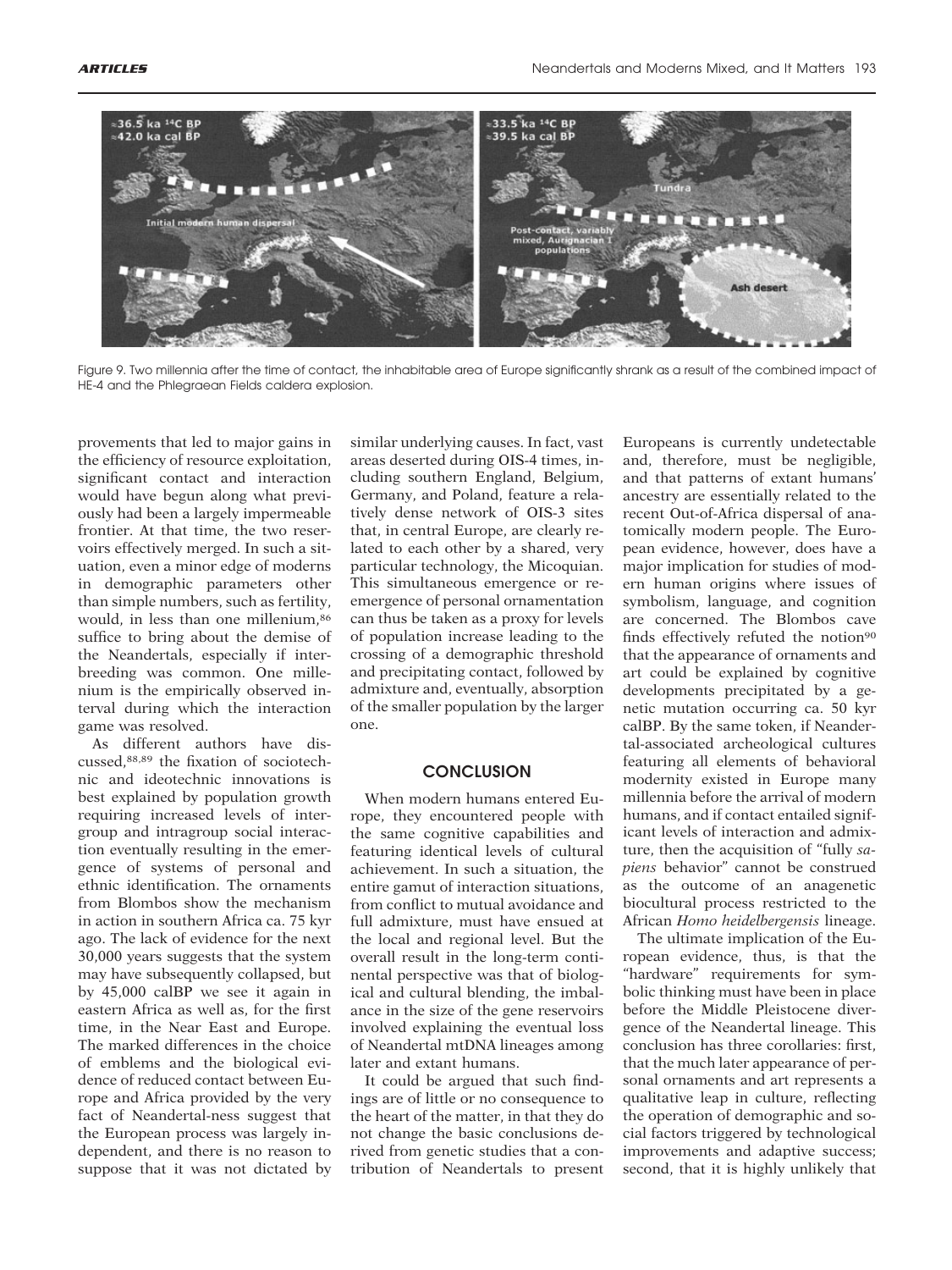194 Zilha˜ o *ARTICLES*

the Neandertal-*sapiens* split involved differentiation at the biospecies level; and third, that the search for the genetic and cognitive processes underlying the emergence of language and symbolism in the human lineage needs to be refocused on aspects of the Lower Pleistocene emergence and evolution of *Homo erectus* people.

#### **ACKNOWLEDGMENTS**

I am grateful to Erik Trinkaus and Toomas Kivisild for their critical reading of earlier versions of this manuscript, as well as to John Fleagle and five anonymous referees who contributed valuable comments. Field work at Oase was supported by grants from the Louis Leakey, Wenner-Gren, and National Science foundations (U.S.), and by the National Center for Nautical and Underwater Archeology (Portugal).

#### **REFERENCES**

**1** Beck JW, Richards DA, Edwards RL, Silverman BW, Smart PL, Donahue DJ, Hererra-Osterheld S, Burr GS, Calsoyas L, Jull AJT, Biddulph D. 2001. Extremely large variations of atmospheric 14C concentration during the Last Glacial period. Science 292:2453–2458.

**2** Conard NJ, Bolus M. 2003. Radiocarbon dating the appearance of modern humans and timing of cultural innovations in Europe: new results and new challenges. J Hum Evol 44:331–371.

**3** Weninger B, Danzeglocke U, Jöris O, 2005. Comparison of dating results achieved using different radiocarbon-age calibration curves and data. (http://www.calpal.de/calpal/files/ CalCurveComparisons.pdf).

**4** Fairbanks RG, Mortlock RA, Chiu T, Cao L, Kaplan A, Guilderson TP, Fairbanks TW, Bloom AL, Grootes PM, Nadeau MJ. 2005. Radiocarbon calibration curve spanning 0 to 50,000 years BP<br>based on paired <sup>230</sup>Th/<sup>234</sup>U/<sup>238</sup>U and <sup>14</sup>C dates on pristine corals. Quaternary Sci Rev 24:1781– 1796.

**5** Shackleton NJ, Fairbanks RG, Chiu T, Parrenin F. 2004. Absolute calibration of the Greenland time scale: implications for Antarctic time scales and for  $\Delta^{14}$ C. Quaternary Sci Rev 23:1513–1522.

**6** Weninger B, Jöris O. 2005. The Cologne radiocarbon calibration & paleoclimate research package (http://www.calpal.de).

**7** Cann RL, Stoneking M, Wilson AC. 1987. Mitochondrial DNA and human evolution. Nature 325:31–36.

8 Ingman M, Kaessmann H, Pääbo S, Gyllensten U. 2000. Mitochondrial genome variation and the origin of modern humans. Nature 408:708 –713. **9** Templeton A. 2002. Out of Africa again and again. Nature 416:45–50.

**10** Templeton A. 2005. Haplotype trees and modern human origins. Yearbook Phys Anthropol 48: 33–59.

**11** Garrigan D, Mobasher Z, Severson T, Wilder JA, Hammer MF. 2005. Evidence for Archaic Asian ancestry on the human X chromosome. Mol Biol Evol 22:189 –192.

**12** Krings M, Stone A, Schmitz RW, Krainitzki H, Stoneking M, Pääbo S. 1997. Neandertal DNA sequences and the origin of modern humans. Cell 90:19 –30.

**13** Caramelli D, Lalueza-Fox C, Vernesi C, Lari M, Casoli A, Mallegnii F, Chiarelli B, Dupanloup I, Bertranpetit J, Barbujani G, Bertorelle G. 2003. Evidence for a genetic discontinuity between Neandertals and 24,000-year-old anatomically modern Europeans. Proc Natl Acad Sci USA 100:6593– 6597.

**14** Serre D, Langaney A, Chech M, Teschler-Nicola M, Paunović M, Mennecier PH, Hofreiter M, Possnert G, Pääbo S. 2004. No evidence of Neandertal mtDNA contribution to early modern humans. PLoS Biol 2:313–317.

15 Gutierrez G, Sánchez D, Marín A. 2002. A reanalysis of the ancient mytochondrial DNA sequences recovered from Neandertal bones. Mol Biol Evol 19:1359 –1366.

**16** Pusch CM, Bachmann L. 2004. Spiking of contemporary human template DNA with ancient DNA extracts induces mutations under PCR and generates nonauthentic mitochondrial sequences. Mol Biol Evol 21:957–964.

17 Pääbo S, Poinar H, Serre D, Jaenicke-Després V, Hebler J, Rohland N, Kuch M, Krause J, Vigilant L, Hofreiter M. 2004. Genetic analyses from ancient DNA. Ann Rev Genet 38:645–679.

**18** Willerslev E, Cooper A. 2005. Ancient DNA. Proc R Soc London B 272:3–16.

**19** Abbott A. 2003. Anthropologists cast doubt on human DNA evidence. Nature 423:468.

**20** Nordborg M. 1998. On the probability of Neanderthal ancestry. Am J Hum Genet 63:1237– 1240.

**21** Cooper A, Drummond AJ, Willerslev E. 2004. Ancient DNA: would the real Neandertal please stand up? Curr Biol 14:R431–R433.

**22** Pearson OM. 2004. Has the combination of genetic and fossil evidence solved the riddle of modern human origins? Evol Anthropol 13:145– 159.

**23** Weaver TD, Roseman CC. 2005. Ancient DNA, Late Neandertal survival, and modern-human-Neandertal genetic admixture. Curr Anthropol 46:677–683.

**24** Currat M, Excoffier L. 2004. Modern humans did not admix with Neanderthals during their range expansion into Europe. PLoS Biol 2:2264 – 2274.

25 Zilhão J. n.d. Genes, fossils and culture: an overview of the evidence for Neandertal-modern human interaction and admixture. Proc Prehist Soc 72. In press.

**26** Trinkaus E. 2005. Early modern humans. Ann Rev Anthropol 34:207–230.

27 Zilhão J. 1993. Le passage du Paléolithique moyen au Paléolithique supérieur dans le Portugal. In: Cabrera V, editor. El origen del hombre moderno en el suroeste de Europa. Madrid: Universidad Nacional de Educación a Distancia. p. 127–145.

28 Zilhão J. n.d. Chronostratigraphy of the Middle-to-Upper Paleolithic transition in the Iberian Peninsula. Pyrenae 37. In press.

**29** Wolpoff M. 1999. Paleoanthropology. McGraw-Hill: New York.

**30** Zilha˜o J, Trinkaus E, editors. 2002. Portrait of the artist as a child: the Gravettian human skeleton from the Abrigo do Lagar Velho and its archeological context. Trabalhos do Arqueologia 22. Lisboa: Instituto Português de Arqueologia.

**31** Trinkaus E, Milota S¸ , Rodrigo R, Gherase M, Moldovan O. 2003. Early modern human cranial remains from the Pestera cu Oase, Romania. J Hum Evol 45:245–253.

32 Trinkaus E, Moldovan O, Milota Ş, Bîlgăr A,

Sarcina L, Athreya S, Bailey SE, Rodrigo R, Gherase M, Higham T, Bronk Ramsey C, Plicht Jvd. 2003. An early modern human from the Pestera cu Oase, Romania. Proc Natl Acad Sci USA 100:11231–11236.

**33** Tattersall I, Schwartz JH. 1999. Hominids and hybrids: the place of Neanderthals in human evolution. Proc Natl Acad Sci USA 96:7117–7119.

**34** Stringer C. 2002. Modern human origins: progress and prospects. Philos Trans R Soc London B 357:563–579.

35 Zilhão J. n.d. The emergence of ornaments and art: an archaeological perspective on the origins of behavioural "modernity." J Archaeol Res. In press.

**36** Higham T, Bronk Ramsey C, Karavanic´ I, Smith FH, Trinkaus E. 2006. Revised direct radiocarbon dating of the Vindija G1 Upper Paleolithic Neandertals. Proc Natl Acad Sci USA 103: 553–557.

37 Ovchinnikov I, Götherström A, Romanova GP, Kharitonov VM, Lidén K, Goodwin W. 2000. Molecular analysis of Neandertal DNA from the northern Caucasus. Nature 404:490 –493.

**38** Golovanova LV, Hoffecker JF, Kharitonov VM, Romanova GP. 1999. Mezmaiskaya cave: a Neanderthal occupation in the northern Caucasus. Curr Anthropol 40:77–86.

39 Zilhão J, d'Errico F. 1999. The chronology and taphonomy of the earliest Aurignacian and its implications for the understanding of Neanderthal extinction. J World Prehist 13:1–68.

**40** Zilha˜o J, d'Errico F. 2003. An Aurignacian "Garden of Eden" in southern Germany? An alternative interpretation of the Geissenklösterle and a critique of the Kulturpumpe model. Paleo 15:69 –86.

**41** Mellars PA. 2006. A new radiocarbon revolution and the dispersal of modern humans in Eurasia. Nature 439:931–935.

**42** Koumouzelis M, Kozlowski JK, Escutenaire C, Sitlivy V, Sobczyk K, Valladas H, Tisnerat-Laborde N, Wojtal P, Ginter B. 2001. La fin du Paléolithique moyen et le début du Paléolithique supérieur en Grèce: la séquence de la Grotte 1 de Klissoura. L'Anthropologie 105:469 –504.

**43** de Vivo B, Rolandi G, Gans PB, Calvert A, Bohrson WA, Spera FJ, Belkin HE. 2001. New constraints on the pyroclastic eruptive history of the Campanian volcanic plain (Italy). Mineral Petrol 73:47–65.

**44** Fedele FG, Giaccio B, Isaia R, Orsi G. 2003. The Campanian ignimbrite eruption, Heinrich event 4, and Palaeolithic change in Europe: a high-resolution investigation. In: Robock A, Oppenheimer C, editors. Volcanism and the earth's atmosphere. Washington DC: Geophysical Monograph 139. p 301–325.

**45** Bordes JG. 2003. Lithic taphonomy of the Châtelperronian/Aurignacian interstratifications in Roc de Combe and Le Piage (Lot, France). In: Zilhão J, d'Errico F, editors. The chronology of the Aurignacian and of the transitional technocomplexes: dating, stratigraphies, cultural implications. Trabalhos de Arqueologia 33. Lisboa: Instituto Português de Arqueologia. p 223-244.

**46** Montes R, Sanguino J, editors. 2001. La Cueva del Pendo. Actuaciones Arqueológicas 1994 –2000, Santander: Ayuntamiento de Camargo/Gobierno de Cantabria/Parlamento de Cantabria.

47 Zilhão J, d'Errico F, Bordes JG, Lenoble A, Texier JP, Rigaud JPh, n.d. Analysis of Aurignacian interstratification at the Chatelperronian type-site and implications for the behavioral modernity of Neandertals. Proc Natl Acad Sci USA. In press. (www.pnas.org/cgi/doi/10.1073/ pnas.0605128103)

**48** Bailey SE, Hublin JJ. 2005. Who made the